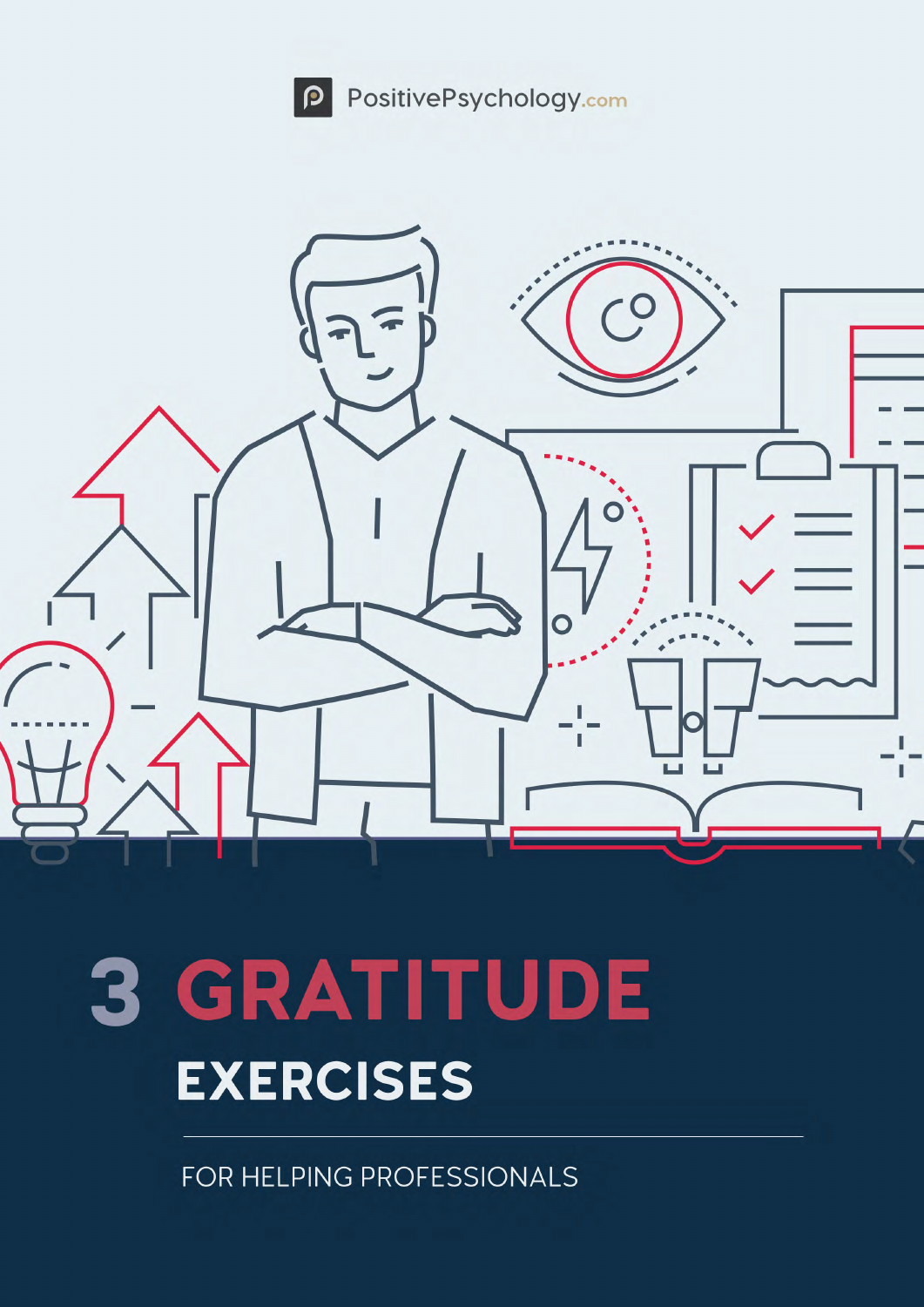Copyright © 2021 by Positive Psychology B.V. All rights reserved.

This ebook or any portion thereofmay not be reproduced, relabelled, or used in any commercial manner whatsoever without the express written permission of the publisher.

Permission is not required for personal or professional use, such as in a coaching- or classroom setting.

Positive Psychology B.V. Gandhiplein 16 6229HN MAASTRICHT The Netherlands

https://PositivePsychology.com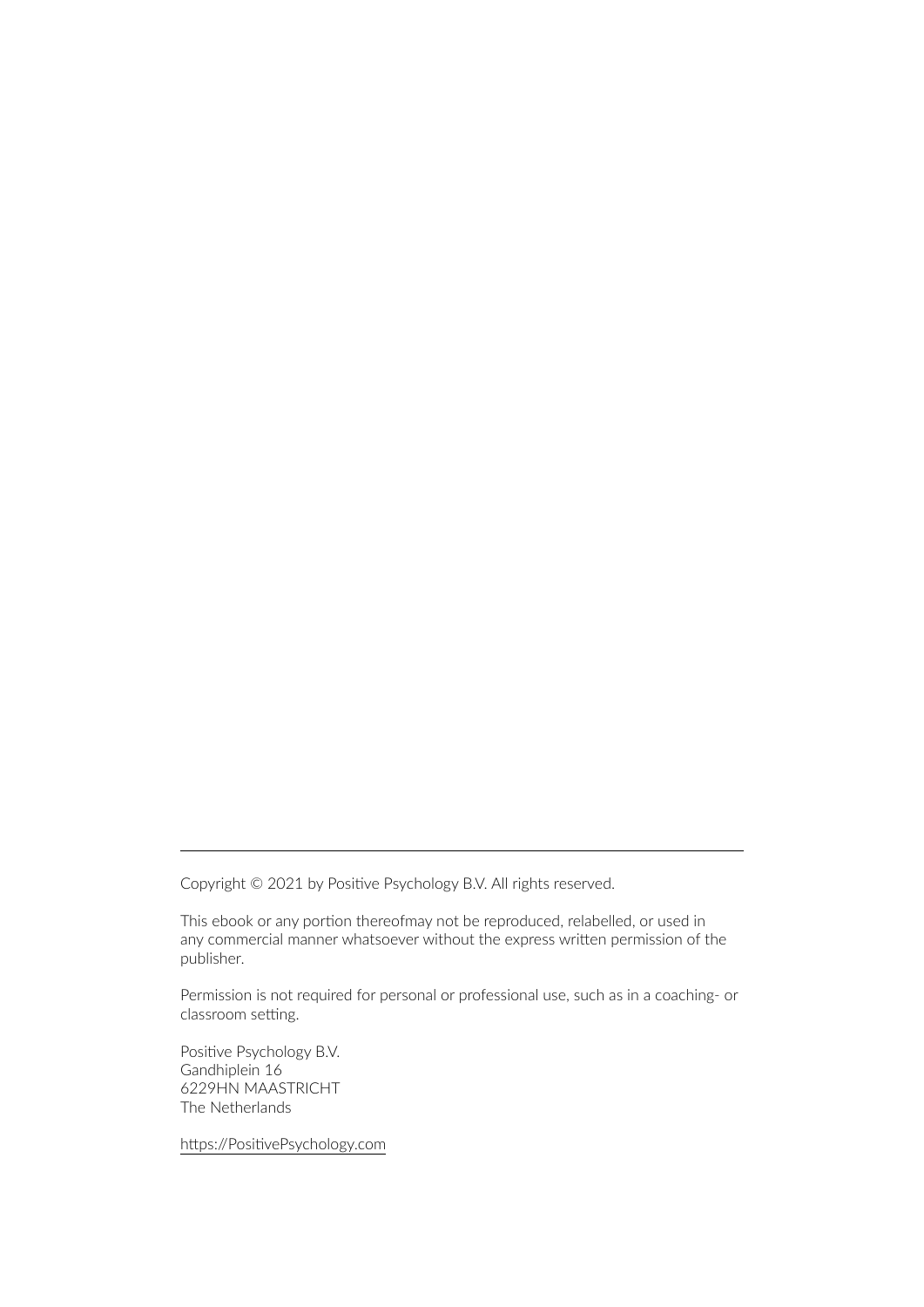## Welcome

It is a great pleasure to offer you this compilation of gratitude tools. During the past years, Positive Psychology has gained an increasing amount of attention, both from helping professionals and researchers. This attention has resulted in many valuable insights in what contributes to a happy, fulfilling life. In addition, positive psychology has given us many tools not only to flourish, but also to cope with difficult times in life.

Since 2013, our aim with PositivePsychology.com has been to contribute to this field by disseminating the science to psychology practitioners and educators alike.

We hope that the tools presented here may inspire you too to increase your own wellbeing and the wellbeing of the people around you. Please feel free to print and share this document with others.

For those who like what they see, make sure to also check out our online searchable database with all kinds of practical positive psychology tools:

[https://positivepsychology.com/toolkit/](https://pro.positivepsychology.com/product/positive-psychology-toolkit-yearly-new/)

All the best!

Seph Fontane Pennock Hugo Alberts, Ph.D.

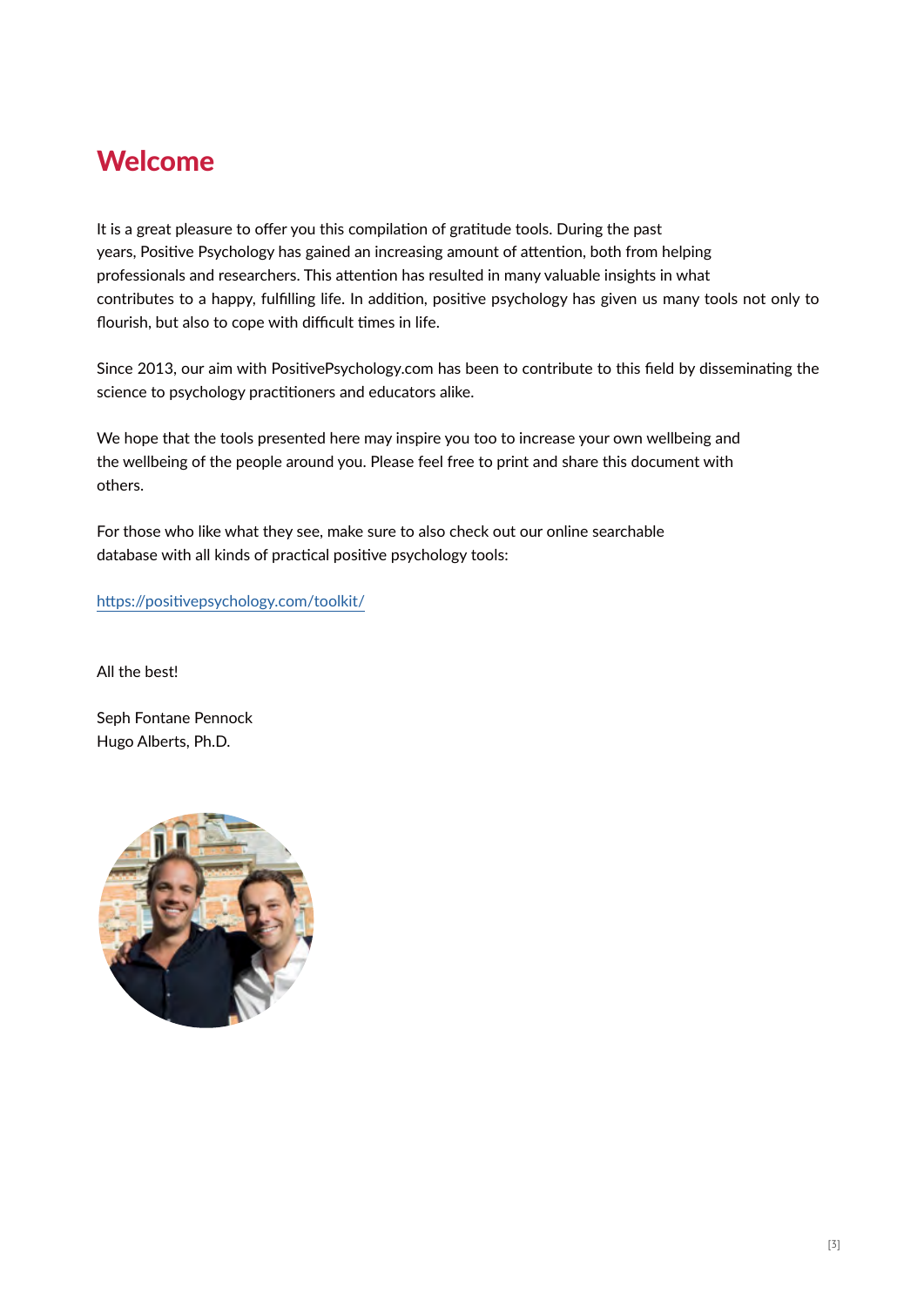## **Using the tools**

This product contains 3 different gratitude tools. Each tool is structured in the same way, consisting of a background section, a goal description, advice for using the exercise and suggested readings. On the first page of every tool, a legend is shown, consisting of several icons:



- The first icon displays the main category the tool belongs to.
- The second icon shows the type of tool. The following options are available:
- » Exercise (a tool that describes an activity that is done once, during a session)
- » Assessment (a tool that aims to assess a trait or characteristic of a person)
- » Overview (a tool that provides an overview or list of something; research findings, facts, etc.)
- » Advice (a tool that is directed at the helping professional providing advice on how to carry out a certain activity)
- » Meditation (a tool that describes a form of meditation)
- » Intervention (a tool that describes an activity that needs to be done more than once during a certain period)
- The third icon provides an estimation of the duration of the tool. In other words, how long it takes to complete the exercise. This is always an estimation of the total time it takes. Note that for some tool types, like overview, advice, protocol and intervention it is difficult if not impossible to provide an estimation of the duration. In these cases n/a (not available) is written.
- The fourth icon describes the intended audience for this tool; available options include client, coach or group.
- The last icon indicates whether this specific tool has been tested at least once in a scientific study and has been published in a peer reviewed journal (yes or no). Note that if there is a strong theoretical and scientifically tested basis underlying the tool, but the tool itself in its current form has not been directly addressed in research, the icon will still indicate "no".

#### **Important note**

Please note that the tools in this give-away are not a substitute for a clinical or coaching certification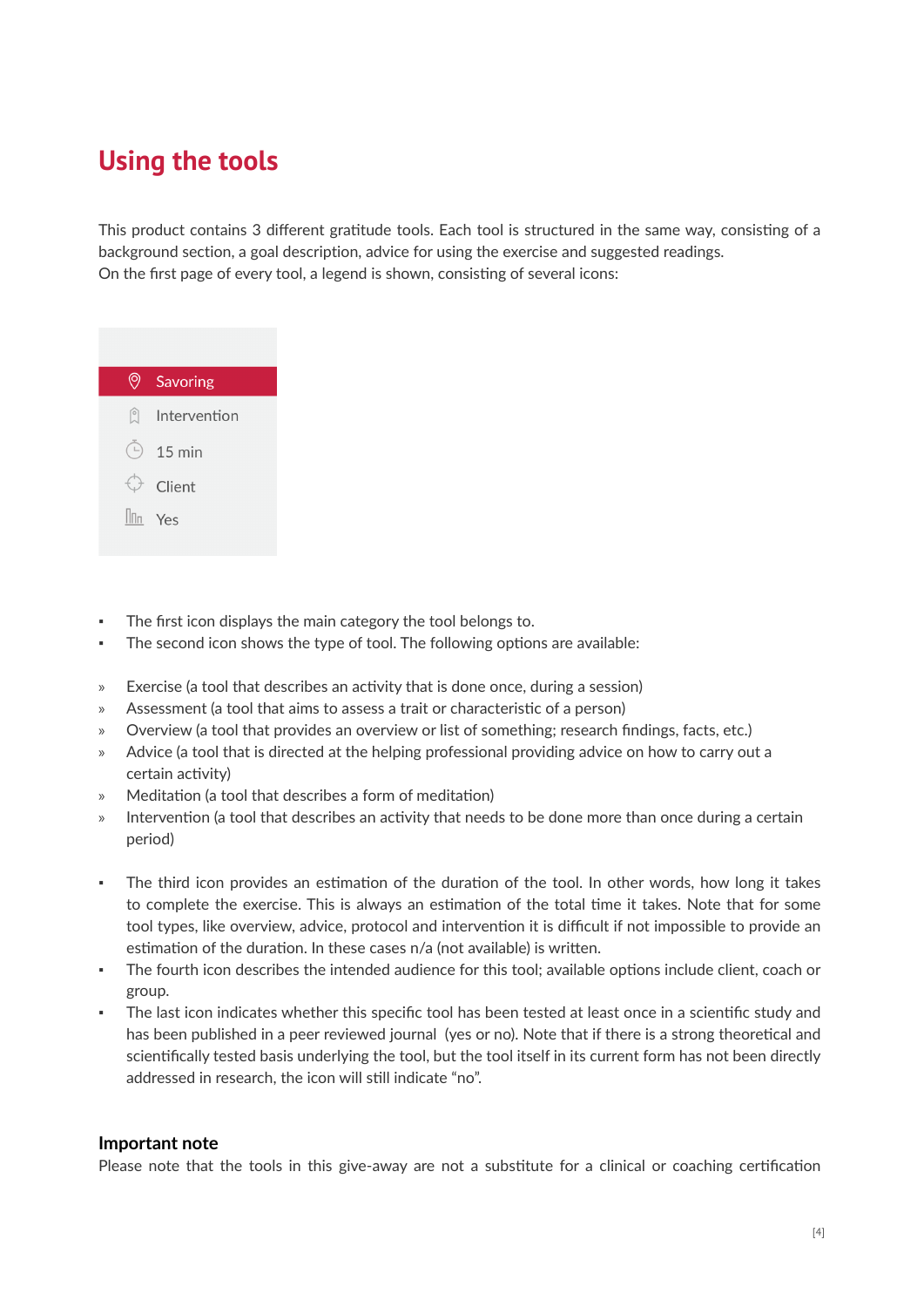program, which we recommend you take before you call yourself an official "therapist" or "coach" and before you see clients or patients.

Note that you are advised to use these tools within the boundaries of your professional expertise. For instance, if you are a certified clinician, you are advised to use the exercises within your field of expertise (e.g. clinical psychology). Likewise, a school teacher may use the exercises in the classroom, but is not advised to use the exercises for clinical populations. Positive Psychology B.V. is not responsible for unauthorized usage of these tools.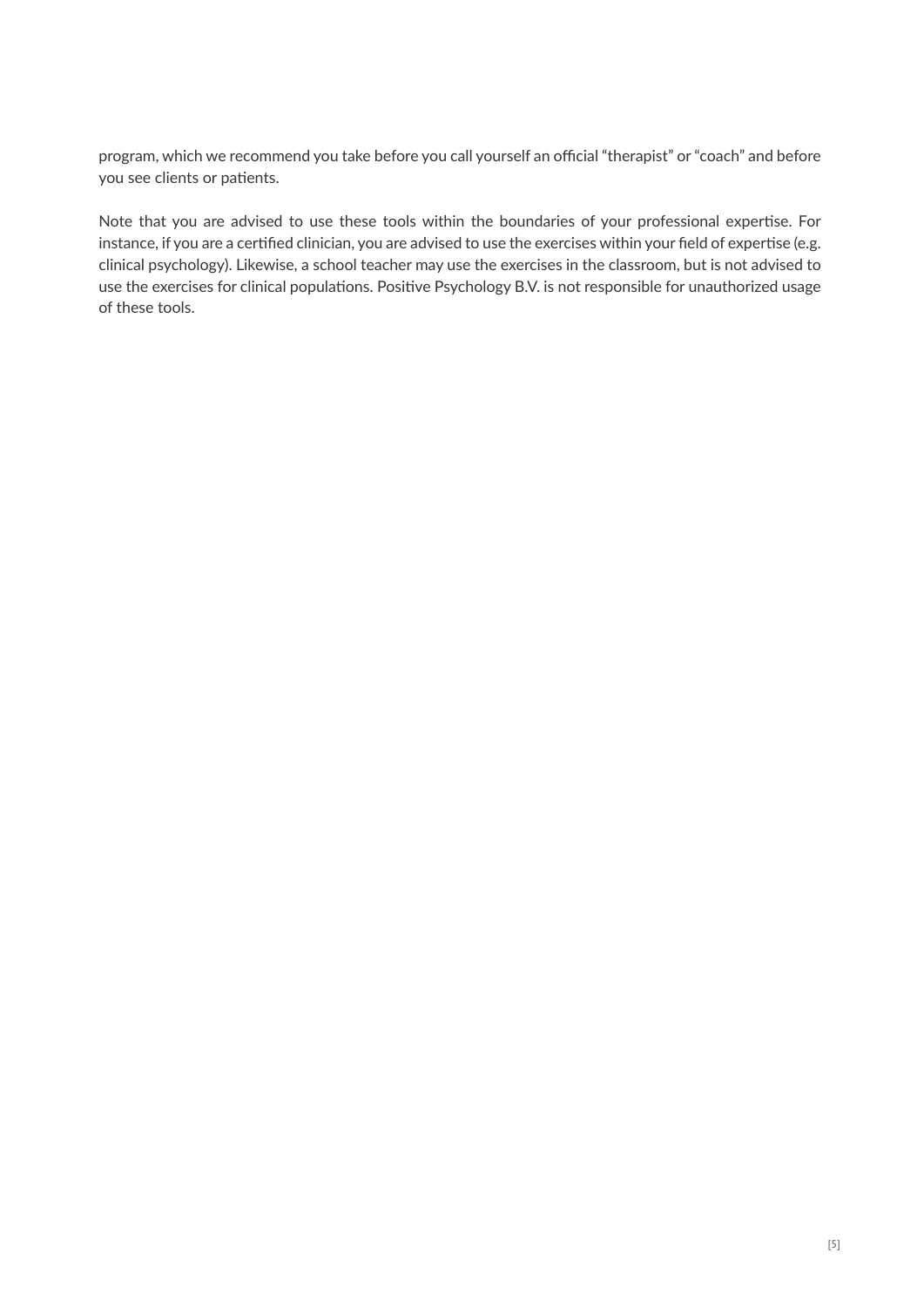## Creating Savoring Rituals

#### **Savoring**

- **Q** Exercise
- $\overline{)}$  n/a
- $\bigcirc$  Client
- $\ln$  No

When we contemplate the things that would make us happy, we tend to think of extraordinary and memorable events - going on a trip of a lifetime or a lottery win, for instance. Yet consistently noticing and savoring small, everyday positive moments can have a significant effect on happiness, resilience, well-being, and overall life satisfaction (Bryant, 2003; Quoidbach et al., 2010). Subjective well-being is not likely to be significantly improved by savoring only truly extraordinary positive events, which are often, by nature, rare and sporadic. Indeed, the *frequency* of positive experiences is a much better predictor of happiness than the *intensity* of those experiences (Diener et al., 2009).

Savoring is the capacity to notice, appreciate, enhance, and prolong the positive experiences in life, with deliberate attention to and awareness of positive emotions (Bryant & Veroff, 2007; Jose et al., 2012). Increased awareness of pleasurable sensations lies at the very heart of savoring; when time is taken to notice and savor pleasant experiences, not only can we recognize positive emotions, but we can also fully appreciate them.

Sensory-perceptual sharpening is a specific savoring strategy whereby one exerts efforts to be fully present at certain moments by deliberately directing attention to the pleasant experience (Bryant & Veroff, 2017). How people direct their attention during positive events has been found to influence their experience of positive emotions. For instance, research findings in the field of mindfulness, defined as the ability to fully present in the moment, have shown that increasing mindfulness can enhance the experience of positive emotions. In a study by Geschwind, Peeters, Drukker, van Os, and Wichers (2011), adults with a lifetime history of depression who received mindfulness training were found to experience momentary positive emotions more often, and they showed greater appreciation of and enhanced responsiveness to pleasant daily-life activities.

Additionally, research by Erisman and Roemer (2010) revealed that mindfully watching a positive film was associated with elevated levels of positive affect. In another study, Tuorila, Meiselman, Bell, Cardello, and Johnson (1994) found that attention to sensory experiences (e.g., taste, smell, appearance) while eating increased liking for familiar foods. In sum, the above-described findings all support the value of "experiential immersion" to amplify positive affect. This tool was designed to increase positive emotions by using sensory-perceptual sharpening as a savoring strategy for small, everyday moments of pleasure.

#### Author

This tool was created by Elaine Houston and Hugo Alberts.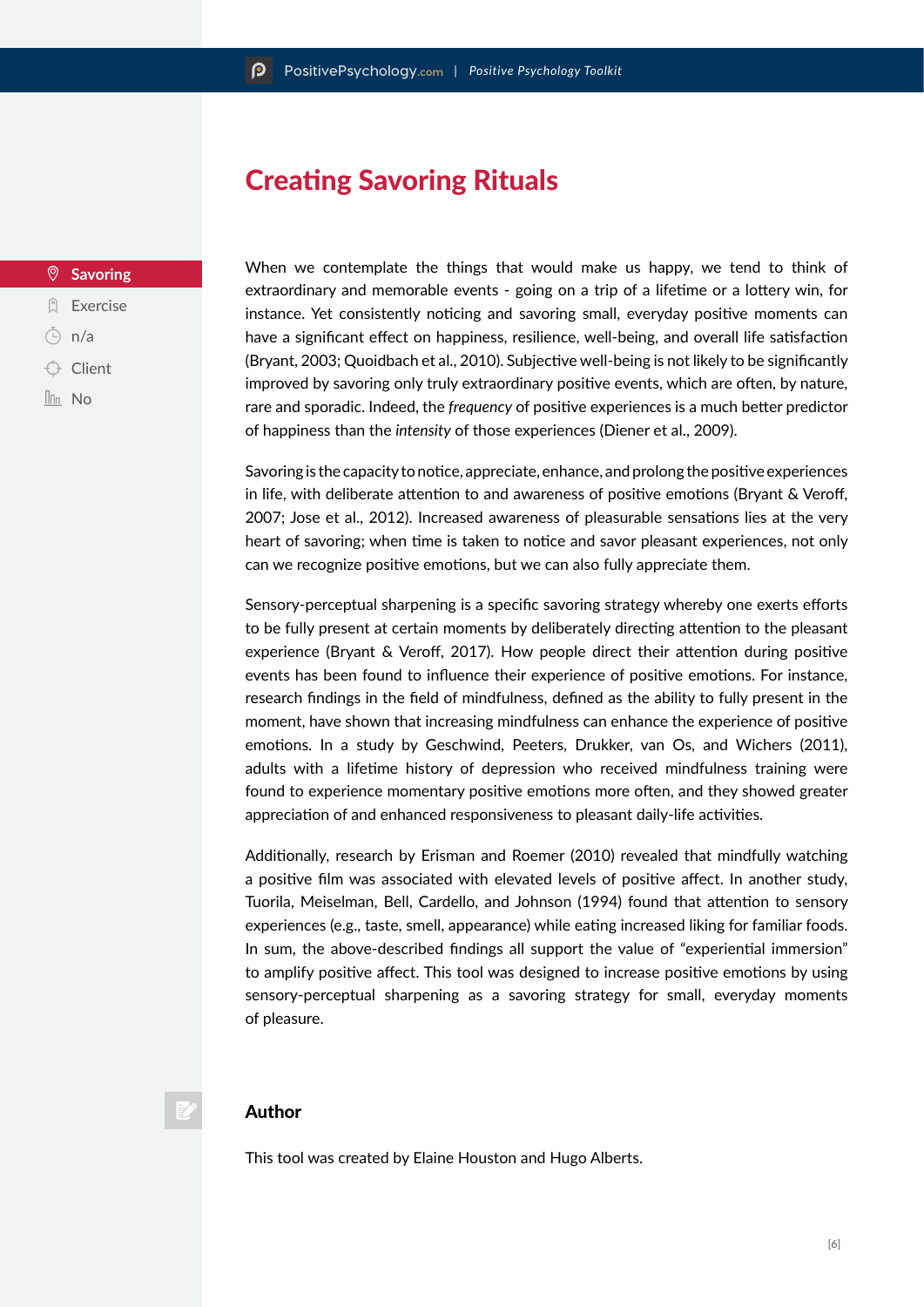#### Goal

 $\odot$ 

The goal of this exercise is to help clients deliberately create savoring rituals around small, everyday moments of pleasure. In this way, clients may learn to stop, notice, enjoy, and prolong the positive experiences that can be found in everyday activities.

#### Advice

- The list of activities generated in step 1 provides clients with a source of ideas and inspiration to help build moments of joy and pleasure in their daily routines. Initially, clients may find it difficult to recognize and select activities that they could savor throughout a day; however, it should be emphasized that opportunities for savoring pleasant experiences can be found even in the most mundane of tasks. It is also important to note that many pleasant experiences cannot be planned; therefore, clients should be encouraged to savor unexpected pleasant moments with this exercise.
- Savoring requires the client's full attention; hence, multitasking should be avoided during savoring rituals. Emphasize that the activity should be the client's primary focus - do one thing at a time and do not rush. When we multitask, we inevitably pay less attention to any one thing and thus enjoy all those things less. For instance, a client eating a meal while distractedly surfing the Internet will not experience as much pleasure from the food as he/she would if he/she focused on one thing at a time. Clients should slow down, give the activity their complete attention, and appreciate the complete experience.
- Clients must make a conscious choice each day to seek out opportunities to savor good things. By choosing to savor the build-up, experience, and memory of pleasant activities (and the positive emotions that accompanied them), clients will begin to build a savoring mindset, allowing them to recognize everyday activities as a source of pleasure and enjoyment.
- Practitioners should be aware of dampening behaviors. Rather than lingering in and prolonging - good feelings, clients might cut them short by suppressing positive emotions, distracting themselves from an enjoyable moment, or fault-finding in an otherwise favorable situation. Remind clients that they must recognize, explore, and enjoy the positive emotions they experience.
- Savoring just two pleasurable experiences each day can have a significant effect on optimism, happiness, and well-being, among many others. As such, it is recommended that clients commit at least two pleasurable moments each day to savoring.
- One of the greatest pitfalls of savoring is focusing too much on the evaluation of positive feelings without allowing the experiences/feelings just to take place. Researchers have found that while systematically analyzing positive moments can increase interest in the event, it does not induce further enjoyment, whereas simple mental replaying of the event can induce both interest in and enjoyment of these moments (Vittersø, Overwien, & Martinsen, 2009). Therefore, clients should be encouraged to focus on connecting with their feelings rather than on analyzing them.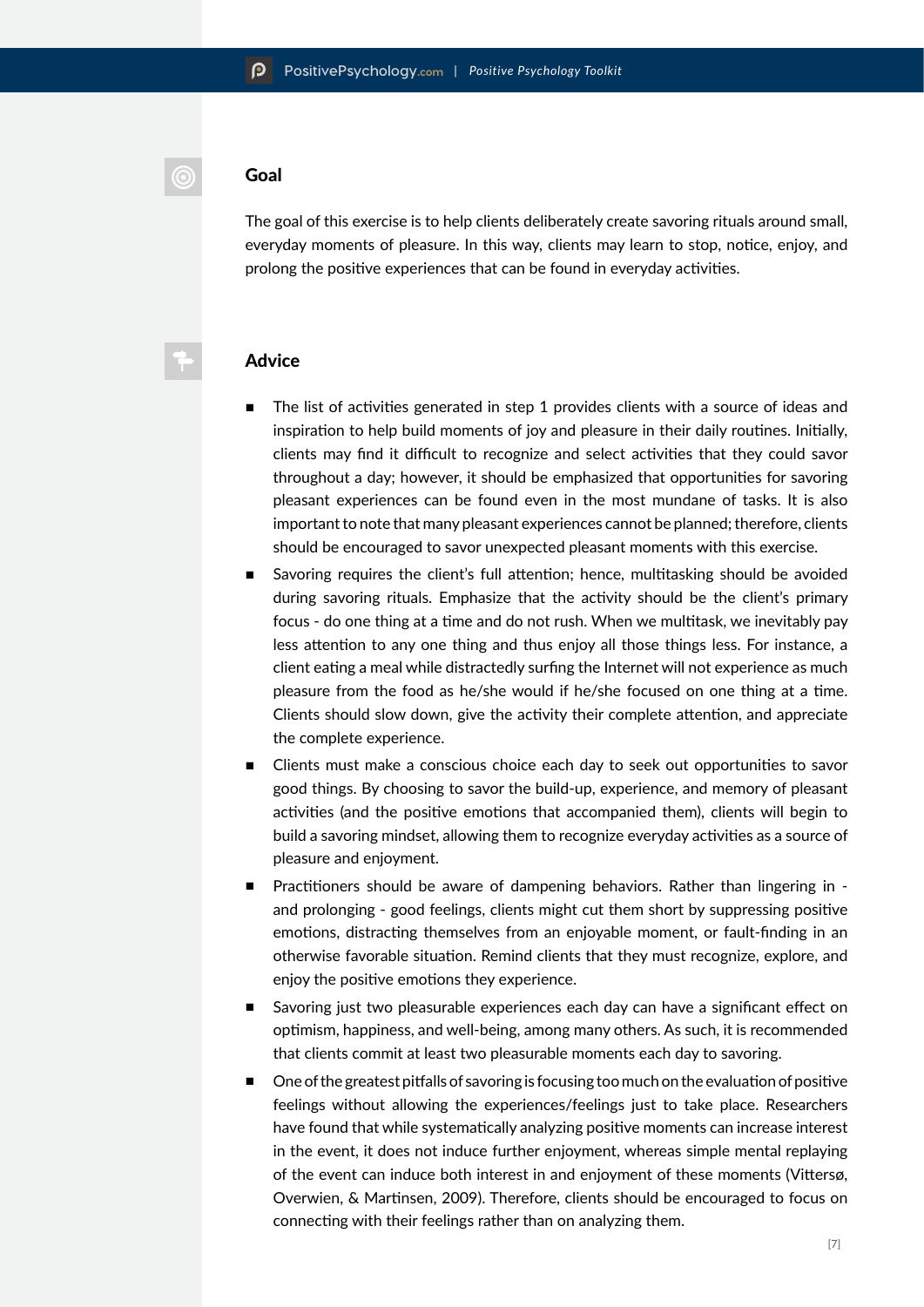#### **References**

- Bryant, F.B. (2003). Savoring beliefs inventory (SBI): A scale for measuring beliefs about savoring. *Journal of Mental Health, 12*, 175-96.
- Bryant, F. B., & Veroff, J. (2017). *Savoring: A new model of positive experience*. Erlbaum Associates.
- Diener E., Sandvik E., & Pavot W. (2009) Happiness is the frequency, not the intensity, of positive versus negative affect. In: Diener E. (Ed.) *Assessing well-being. Social indicators research series*. Springer Dordrecht.
- Erisman, S. M., & Roemer, L. (2010). A preliminary investigation of the effects of experimentally induced mindfulness on emotional responding to film clips. *Emotion, 10,* 72-82.
- Geschwind, N., Peeters, F., Drukker, M., van Os, J., & Wichers, M. (2011). Mindfulness training increases momentary positive emotions and reward experience in adults vulnerable to depression: A randomized controlled trial. *Journal of Consulting and Clinical Psychology, 79*, 618-628.
- Hong, P. Y., Lishner, D. A., Han, K. H., & Huss, E. A. (2011). The positive effect of mindful eating on expectations of food liking. *Mindfulness, 2,* 103-113.
- Jose, P. E., Lim, B. T., & Bryant, F. B. (2012). Does savoring increase happiness? A daily diary study. *Journal of Positive Psychology, 7*, 176-187.
- Quoidbach, J., Berry, E.V., Hansenne, M., & Mikolajczak, M. (2010). Positive emotion regulation and well-being: Comparing the impact of eight savoring and dampening strategies. *Personality and Individual Differences, 49,* 368-73.
- Tuorila, H., Meiselman, H. L., Bell, R., Cardello, A. V., & Johnson, W. (1994). Role of sensory and cognitive information in the enhancement of certainty and linking for novel and familiar foods. *Appetite, 23,* 231-246.
- Vittersø, J., Overwien, P., & Martinsen, E. (2009). Pleasure and interest are differentially affected by replaying versus analyzing a happy life moment. *The Journal of Positive Psychology, 4,* 14-20.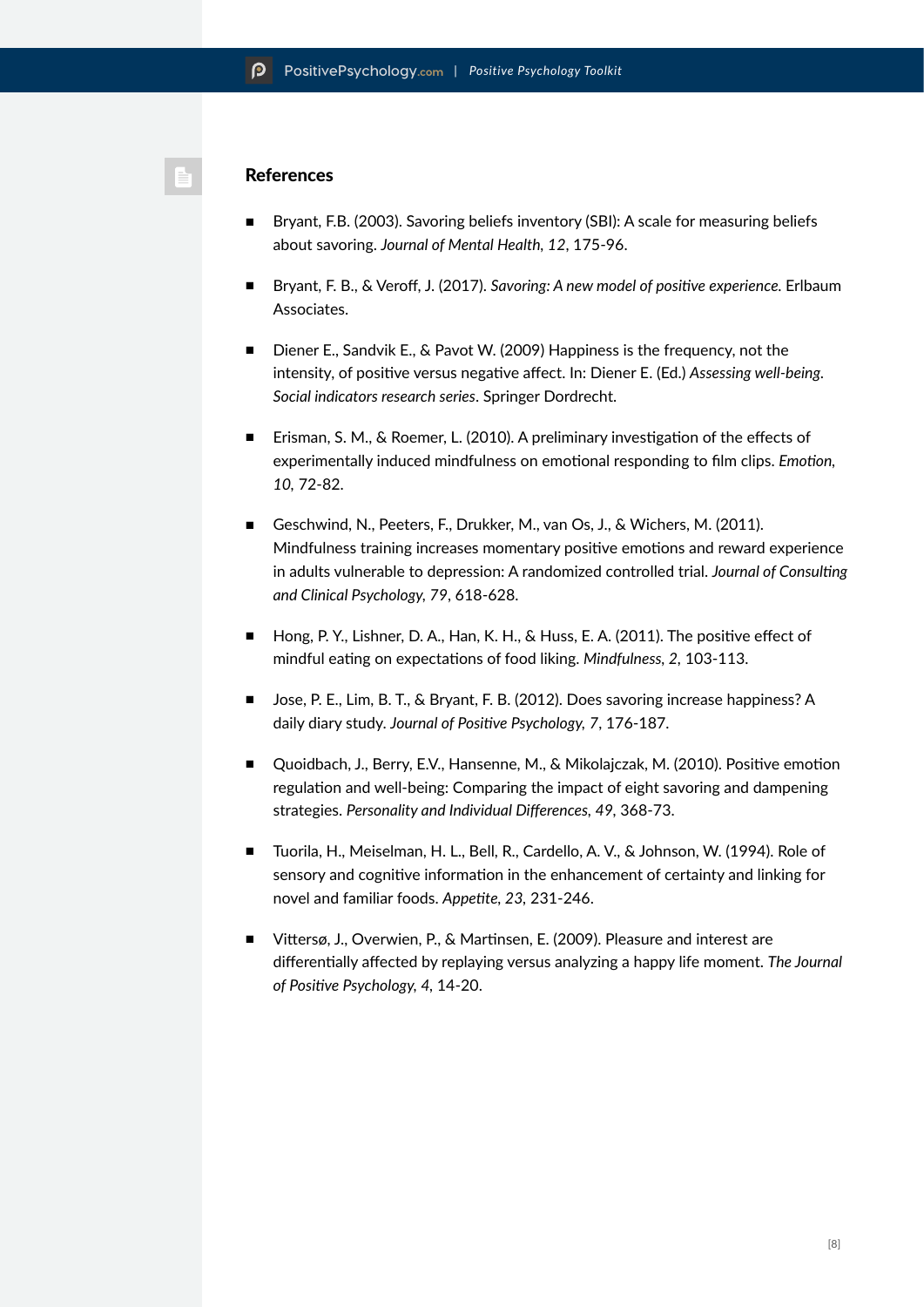## Creating Savoring Rituals

It is very easy to fall into the trap of thinking that happiness is just around the corner. Many everyday positive experiences pass by without being noticed, appreciated, or enjoyed. How can you respond to these good things in ways that emphasize their positive effects? Savoring is a way to notice and enjoy positive experiences that are already present in our day-to-day lives. Making a conscious choice each day to notice and savor the things we like is an effective way to balance the negative effects of stress, promote resilience in the face of adversity, and increase positive emotions.

You do not need to wait passively for an extraordinary life event to occur to savor and enhance positive emotions. In reality, opportunities to savor pleasant experiences can be found almost anywhere, even while experiencing challenging life events. The number of positive experiences you have is much more critical than how special or exceptional those experiences are. In other words, it is more beneficial to savor those ordinary (yet pleasant) everyday activities rather than wait for extraordinary life events that do not happen very often.

The goal of this exercise is to help you stop, notice, enjoy, and prolong positive experiences that can be found in everyday activities.

#### **Step 1: Identify everyday activities that bring you pleasure**

This step is to get you thinking about the everyday things that give you pleasure. In other words, what do you look forward to on an average day?

Take a few moments to think about enjoyable activities that you can pursue and savor during an average day. These could include your morning cup of coffee, a hot bath, or a short stroll in the sunshine during your lunch hour. You should ensure that the activities are common sources of pleasure and enjoyment for you. List those activities below: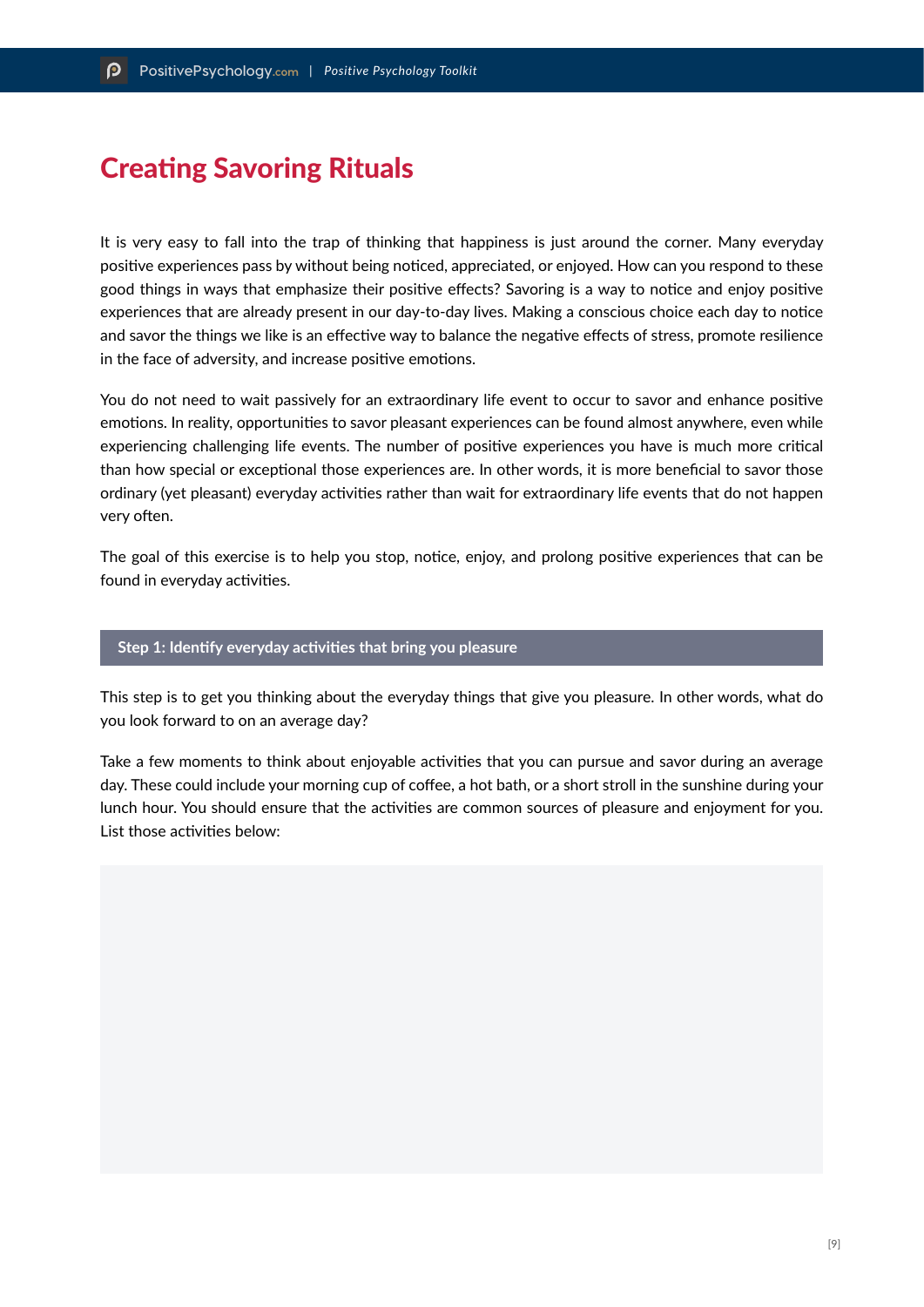#### **Step 2: Experience pleasure as it happens**

You must choose to savor two enjoyable experiences each day for at least two weeks. These should be ordinary activities from your daily routine that you might typically rush through. No matter what you choose to savor, focus on fully immersing yourself in the experience. Avoid outside distractions, turn off your cell phone, put everything else aside, and give the activity your complete attention. Slow down and notice and appreciate the positive aspects of the activity, paying close attention to and filtering out any thoughts that interfere with your savoring of this moment. If your mind begins to wander, simply bring your attention back to the positive sights, sounds, and smells around you.

Think of this step as a way to create a memory. Paying attention to your senses will help you savor the moment thoroughly and evoke pleasant memories of your experiences. Pay close attention to as many positive sights, sounds, smells, or other sensations as you can.

Use as many of your senses as possible. What do you see, smell, hear, feel, or taste? For instance, if you have chosen your morning coffee as one of your pleasurable experiences, try to pay attention to the smell of freshly ground coffee. What words would you use to describe this? Rich? Sweet? Earthy? Close your eyes for that first sip. Describe the sensation and taste in as much detail as possible. Notice the pleasant surroundings and your positive feelings and try to prolong the experience for as long as you can.

#### *Reflection*

At the end of each week, take some time to record your reflections on creating your savoring rituals.

Recall as many of the positive emotions that you experienced and savored in the past seven days as you can. Write them down in the space below.

From the list above, which three positive emotions did you experience most often throughout the exercise?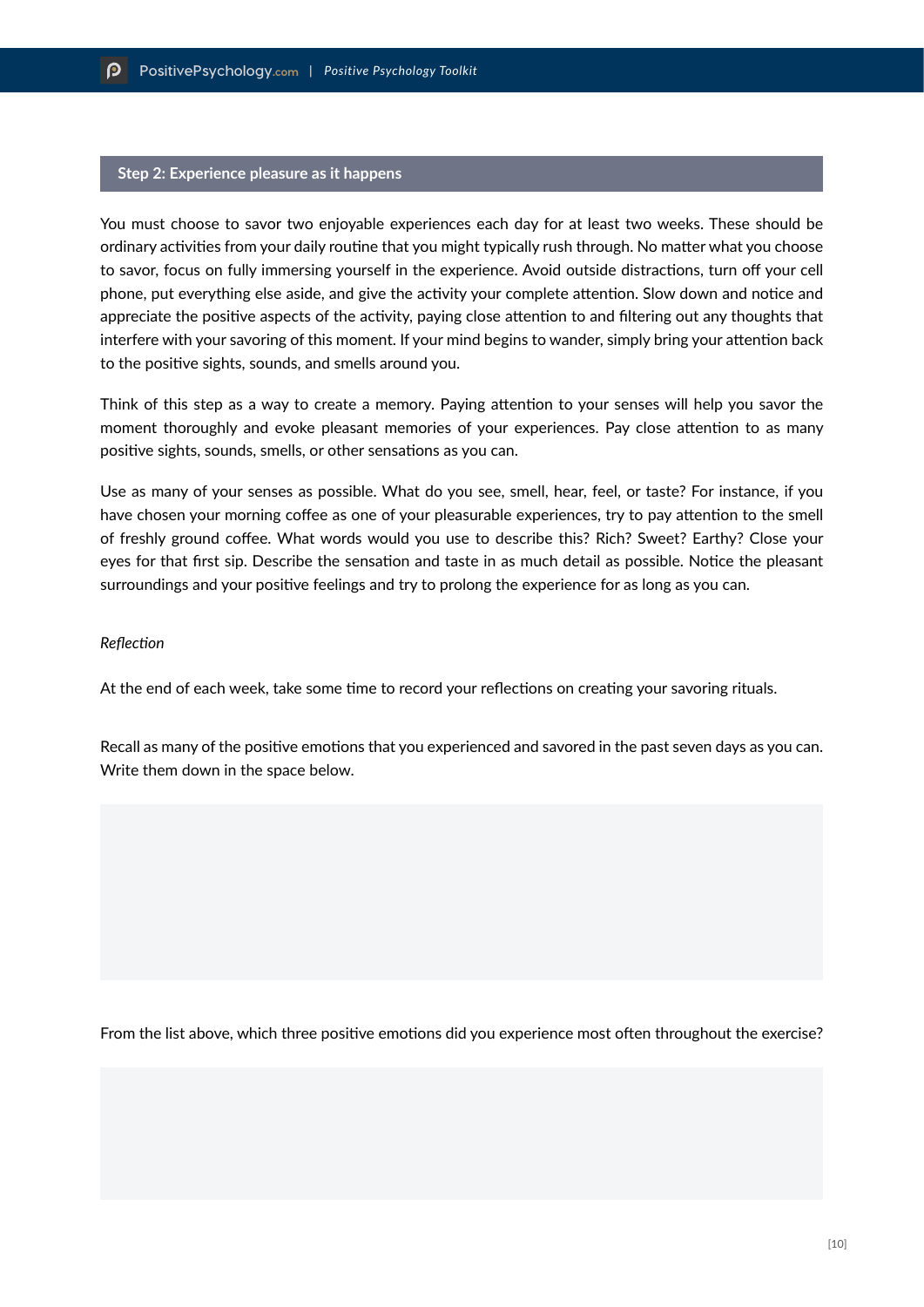Looking back over the past seven days, have you *noticed* more positive emotions compared to your typical week?

While savoring your chosen moments, did you feel your attention shifting away from the exercise? If so, what actions did you take to return your focus to the positive event?

When you think back on your savoring experiences, do you feel more appreciative of small moments of pleasure?

Did savoring make you feel more *aware* of the pleasant experiences that can be found all around you?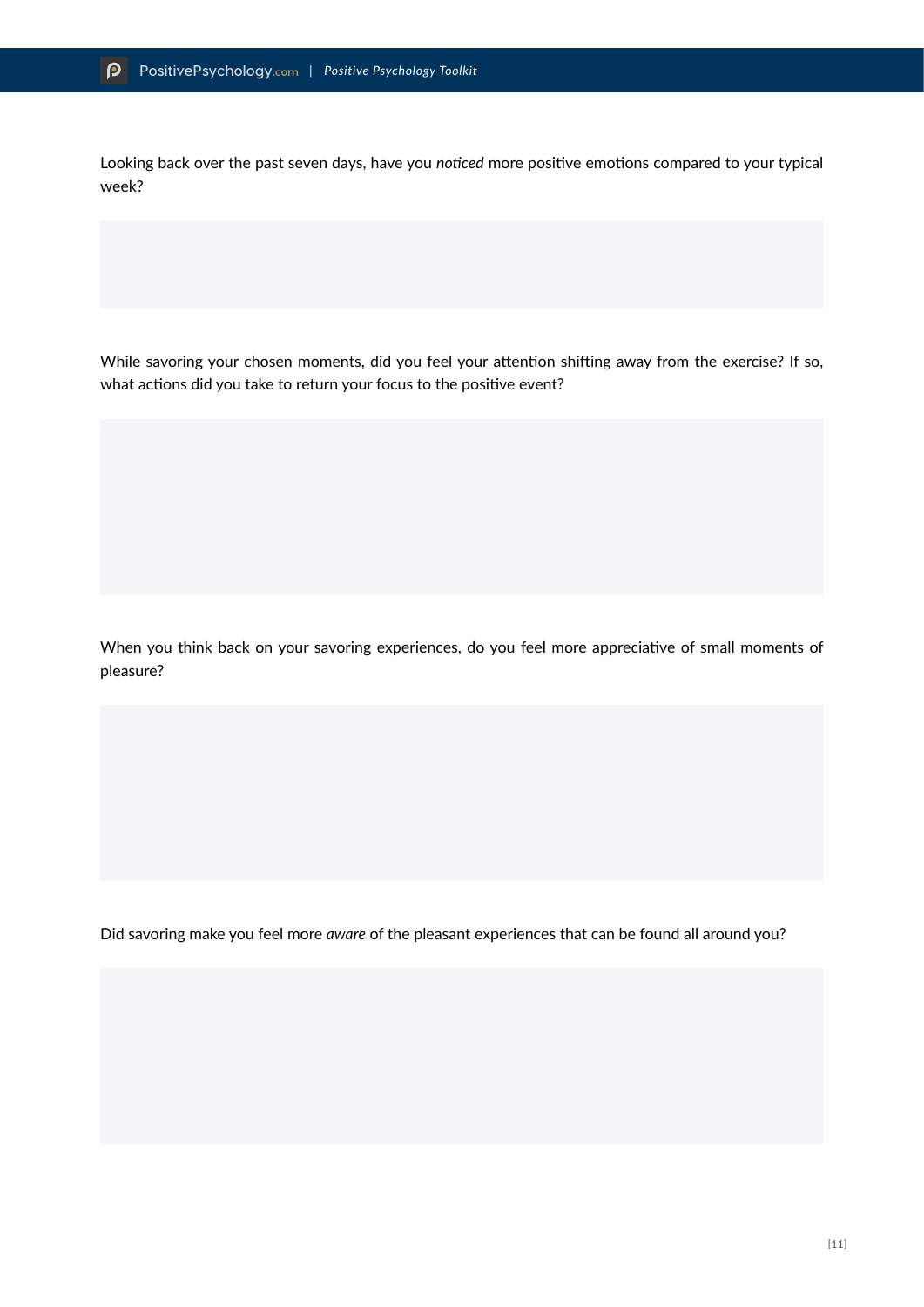Did you find that savoring certain moments made these experiences more pleasurable than before?

What did you enjoy most throughout this exercise?

Did you find anything challenging throughout this exercise? If so, what?

Do you find yourself looking forward to savoring these activities in the future?

Did you share your experience with others? If so, how did this make you feel? How did others react?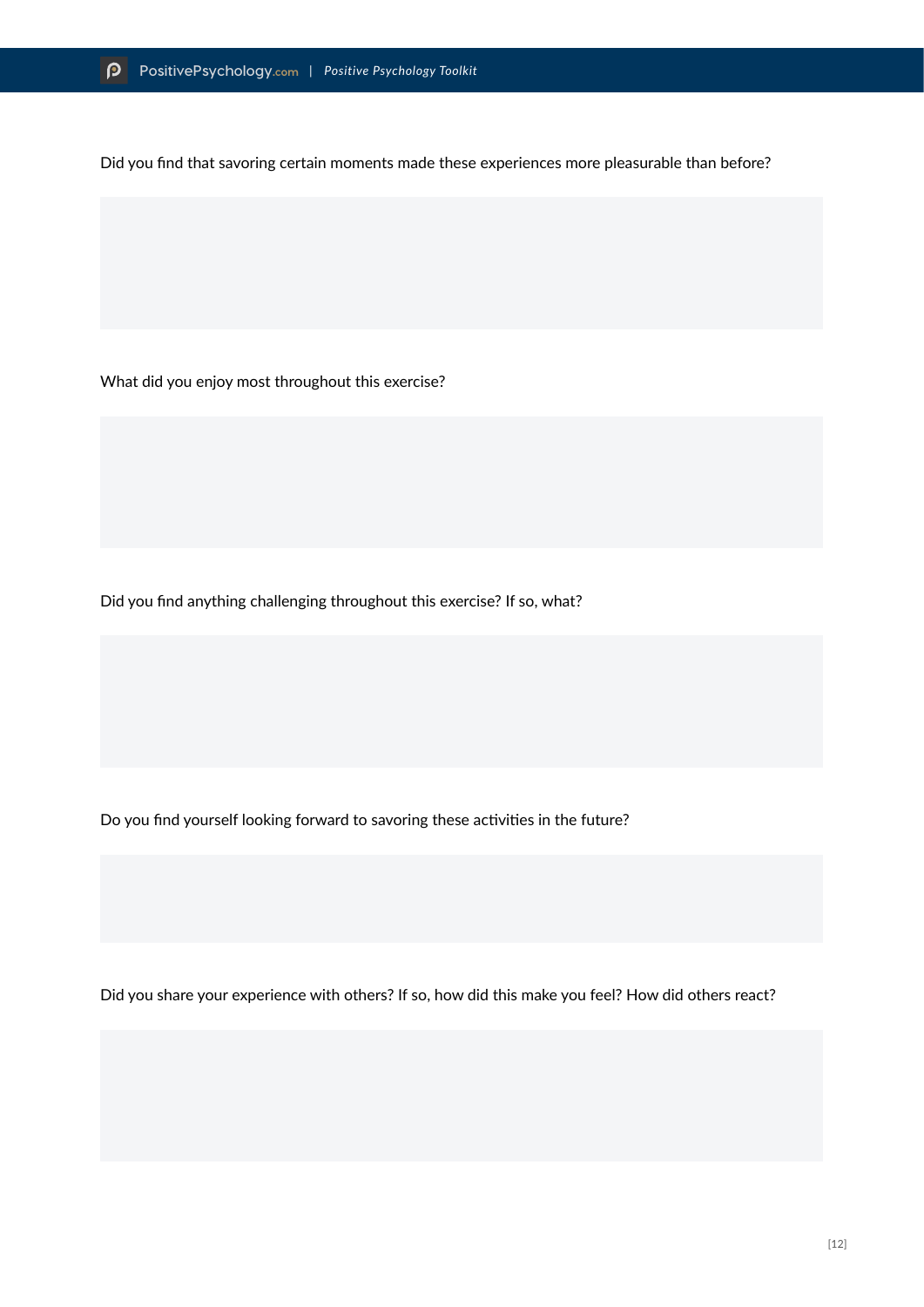## Experiencing Awe

#### Savoring

- $\hat{a}$  Intervention
- $\bigcirc$ 15 min
- Client
- In Yes

Awe is described as the emotion that arises in response to experiences that we perceive to be strikingly vast and changes the way we understand the world (Keltner & Haidt, 2003). Rudd, Vohs, and Aaker (2012) discovered that evoking a sense of awe expands people's perception of time, reduces feelings of impatience, increases willingness to volunteer time to help other people, leads to a stronger preference for experiences over material products, and increases life satisfaction. They concluded that "experiences of awe bring people into the present moment, and being in the present moment underlies awe's capacity to adjust time perception, influence decisions, and make life feel more satisfying than it would otherwise" (p. 1130).

This tool was designed to help clients tap into the experience of awe. Clients are asked to recall a time when they experienced awe and to write about this experience in detail. Then, as an optional next step, clients are invited to keep a diary about their awe experiences.



 $\circledcirc$ 

#### Author

This tool was created by Hugo Alberts (Ph.D.) and Lucinda Poole (PsyD).

#### Goal

The goal of this tool is to help clients evoke and savor the feeling of awe.

#### Advice

- As the optional step 3, the practitioner may work with clients to come up with their most preferable way to diarize awe moments. For instance, whereas some clients might like to print out copies of the 'My Awe Diary' template provided (see the Appendix), others might prefer to document awe moments digitally using their phone or computer.
- Advise clients that every day presents opportunities for them to savor and enjoy awe moments, though a level of mindfulness is required to take these opportunities. Without some degree of mindfulness, they are unable (or at least much less likely) to notice an awesome experience, let alone bask in it.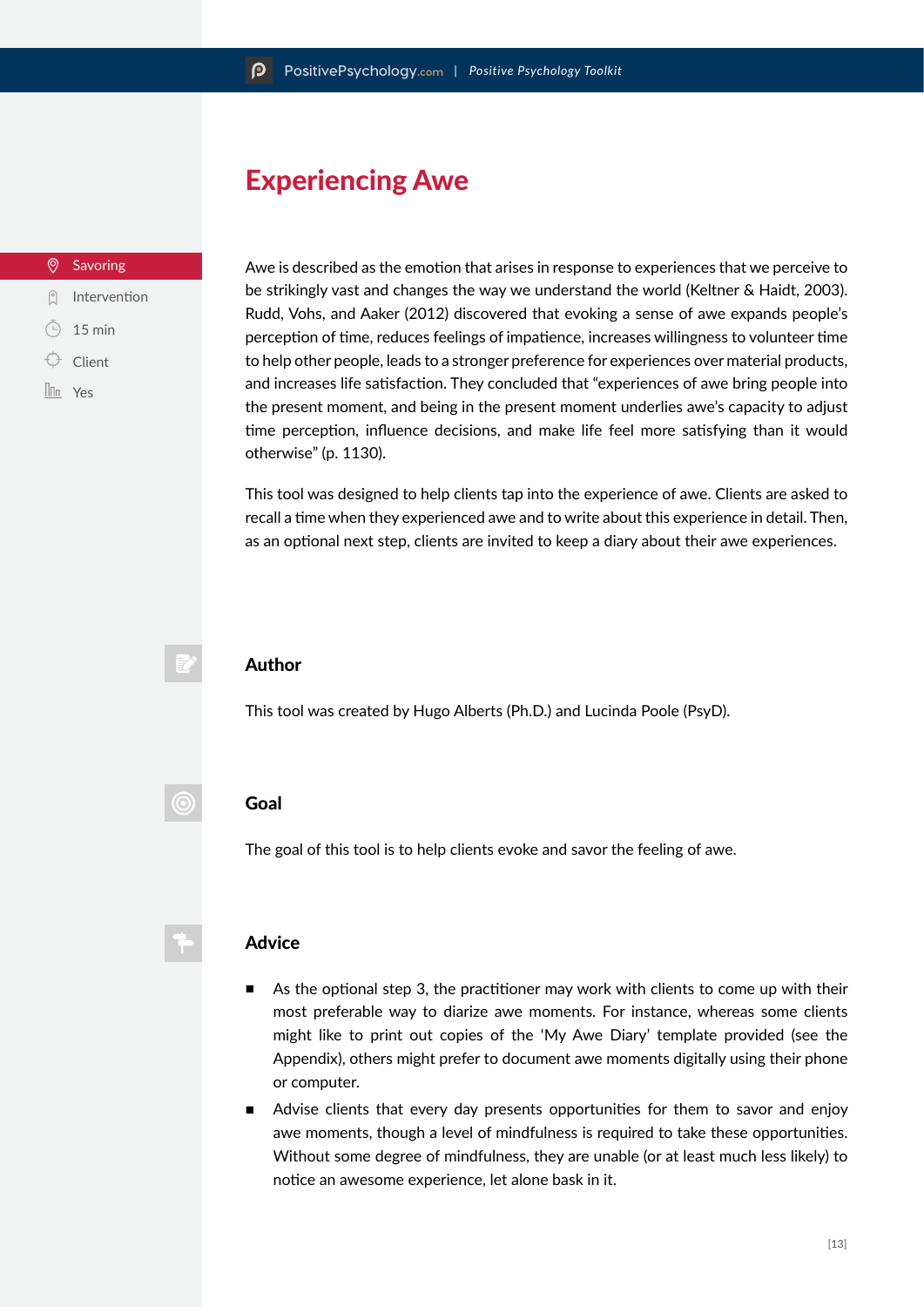- Some clients mistakenly believe that awe can only be experienced in great, lifechanging events. For these clients, it is important to understand that awe can be found in everyday commonplace things. The practitioner may provide some personal examples that illustrate this point.
- This tool may be particularly valuable for clients who are feeling overwhelmed by everyday stress or negative affect. Research has shown that evoking awe has a way of lifting people outside of their usual selves and connecting them with something more substantial and more significant. Taking the time to reflect on past experiences of awe (Steps 1 and 2) can help people develop a broader sense of connectedness and purpose and help them relieve negative moods and improve happiness.

#### **References**

- Keltner, D., & Haidt, J. (2003). Approaching awe, a moral, spiritual, and aesthetic emotion. *Cognition & Emotion, 17,* 297-314.
- Rudd, M., Vohs, K. D., & Aaker, J. (2012). Awe expands people's perception of time, alters decision making, and enhances well-being. *Psychological science, 23,*  1130-1136.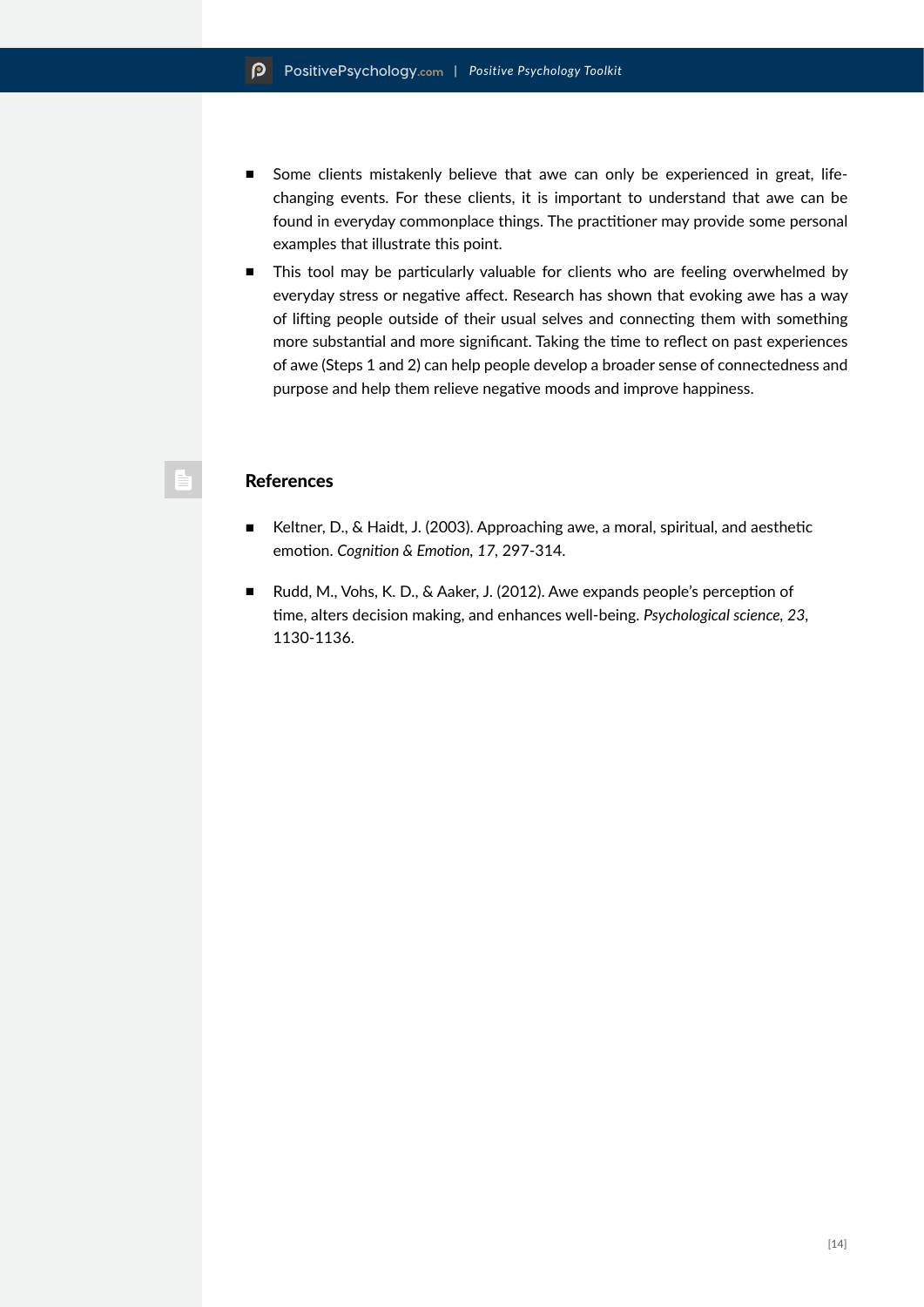## Experiencing Awe

#### Introduction

This exercise involves tapping into the emotional experience of awe. Awe occurs in response to experiences that we perceive to be vast and amazing. This sense of vastness can be physical, such as a sun setting across the ocean, or psychological, such as a brilliant idea. Simply put, an awe-inspiring moment is a moment that made you say "wow!"

#### **Step 1: Recall a recent awe experience**

Think back to a time when you felt a sense of awe regarding something you saw or experienced. Perhaps you witnessed something special in nature, observed an overwhelming act of kindness, or had a critical lightbulb moment. For this exercise, try to think of the most recent experience you've had that involved the feeling of awe. Allow yourself to relive this moment of awe by closing your eyes for a few minutes and remembering as much about the experience as you can.

#### **Step 2: Describe the awe experience**

In the space below, describe this experience (Step 1) in as much detail as possible, including what thoughts went through your mind at that moment and what feelings and emotions arose at the time. Include any positive thoughts and/or feelings that have shown up now as you have relived this excellent experience as well.

#### **Optional Step 3: Create an awe diary**

As you may have just experienced (Steps 1 and 2), reliving awe moments allows us to re-experience some of the positivity that they initially evoked in us. Taking a moment to document awe moments not only allows you to savor and enjoy the experience for a little longer, but it also allows you to store the memory so that you can recall and re-enjoy the awe in the future. As an optional next step, begin to diarize moments of awe by describing and reflecting on them in your 'awe diary' (see the Appendix).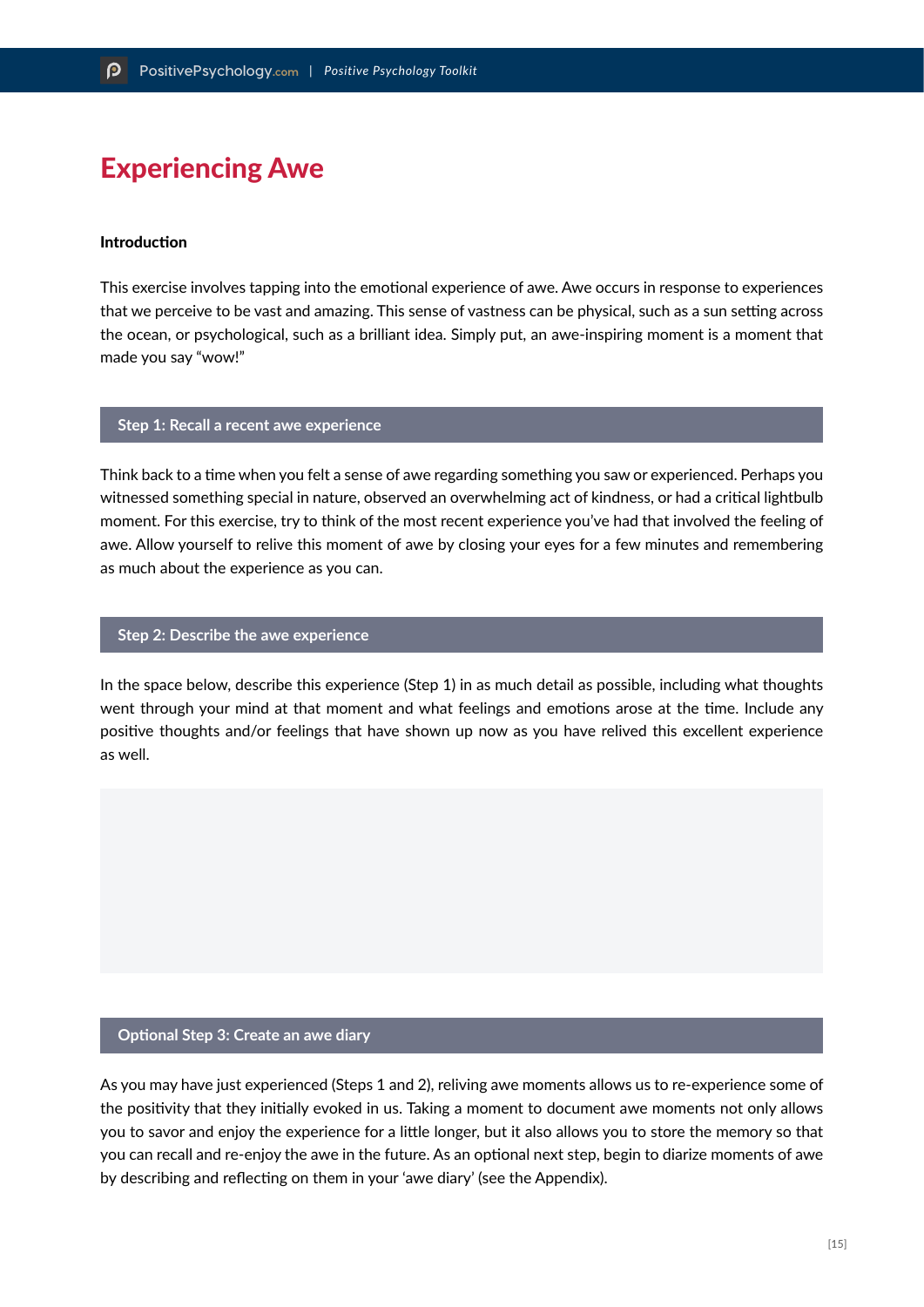### **Appendix:** My awe diary

| Date | Positive thoughts and feelings evoked |
|------|---------------------------------------|
|      |                                       |
|      |                                       |
|      |                                       |
|      |                                       |
|      |                                       |
|      |                                       |
|      |                                       |
|      |                                       |
|      |                                       |
|      |                                       |
|      |                                       |
|      |                                       |
|      |                                       |
|      |                                       |
|      |                                       |
|      |                                       |
|      |                                       |
|      |                                       |
|      |                                       |
|      |                                       |
|      |                                       |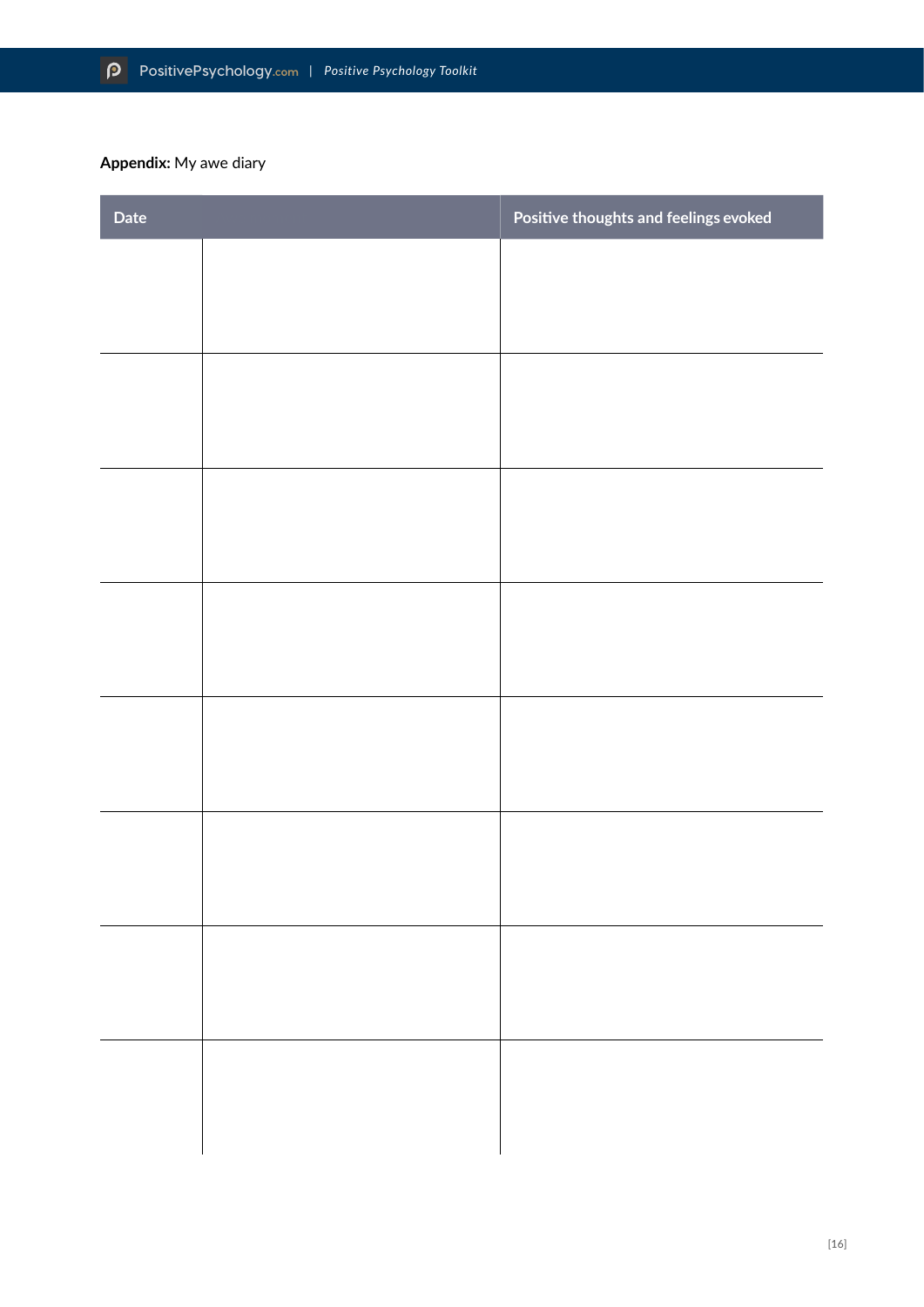## Fostering Admiration in Couples

#### $\Theta$ **Relationships**

- **Q** Exercise
- $\odot$  15 min
- $\bigcirc$  Couple
- **In** Yes

The early stages of a romantic relationship, commonly known as the "honeymoon phase," are characterized by all-consuming attraction, obsessive infatuation, and a strong desire for reciprocation. While the honeymoon phase feels great, unfortunately, it tends to expire after about two years, as partners begin to notice and react to small irritations and disappointments more than to positive behaviors. Couples begin to see the relationship in a more realistic light; the warning signs they ignored early on begin to emerge as subtle but persistent seeds of contempt. At this time, the real work of love beings (Meunier & Baker, 2012).

According to the sound relationship house theory (Gottman, Gottman, & DeClaire, 2007; Gottman & Silver, 2015), maintaining fondness and admiration within a relationship is the antidote for contempt and prevents the loss of respect or empathy towards one another. Maintaining fondness and admiration involves looking out for positive qualities in one's partner and actively showing appreciation and admiration for these qualities, cultivating and maintaining internal positive thoughts and perceptions about each other, expressing positive thoughts and feelings of one's partner and the relationship as a whole, and making an effort to express specific, recent, and timely praise rather than global or general admiration (Gottman & Silver, 2015). Research has shown that the regular expression of love and admiration in a relationship predicts long-term commitment (Sharlin et al., 2000). Further, couples who admire each other are more likely to accept and celebrate their differences and enjoy the diverse interests and opinions they offer to each other (Gottman, Gottman, & DeClaire, 2007). Furthermore, couples who make an effort to express fondness and admiration have been shown to experience a 'build-up' of positivity over time, leading to a longevity bonus of about 10 years (Fredrickson, 2009).

This tool is designed to help couples cultivate and express fondness and appreciation for one another to improve relationship satisfaction.

#### Author

This tool was adapted from Gottman and Silver's exercise (seen in their 2015 book 'The Seven Principles for Making Marriage Work') by Lucinda Poole and Hugo Alberts.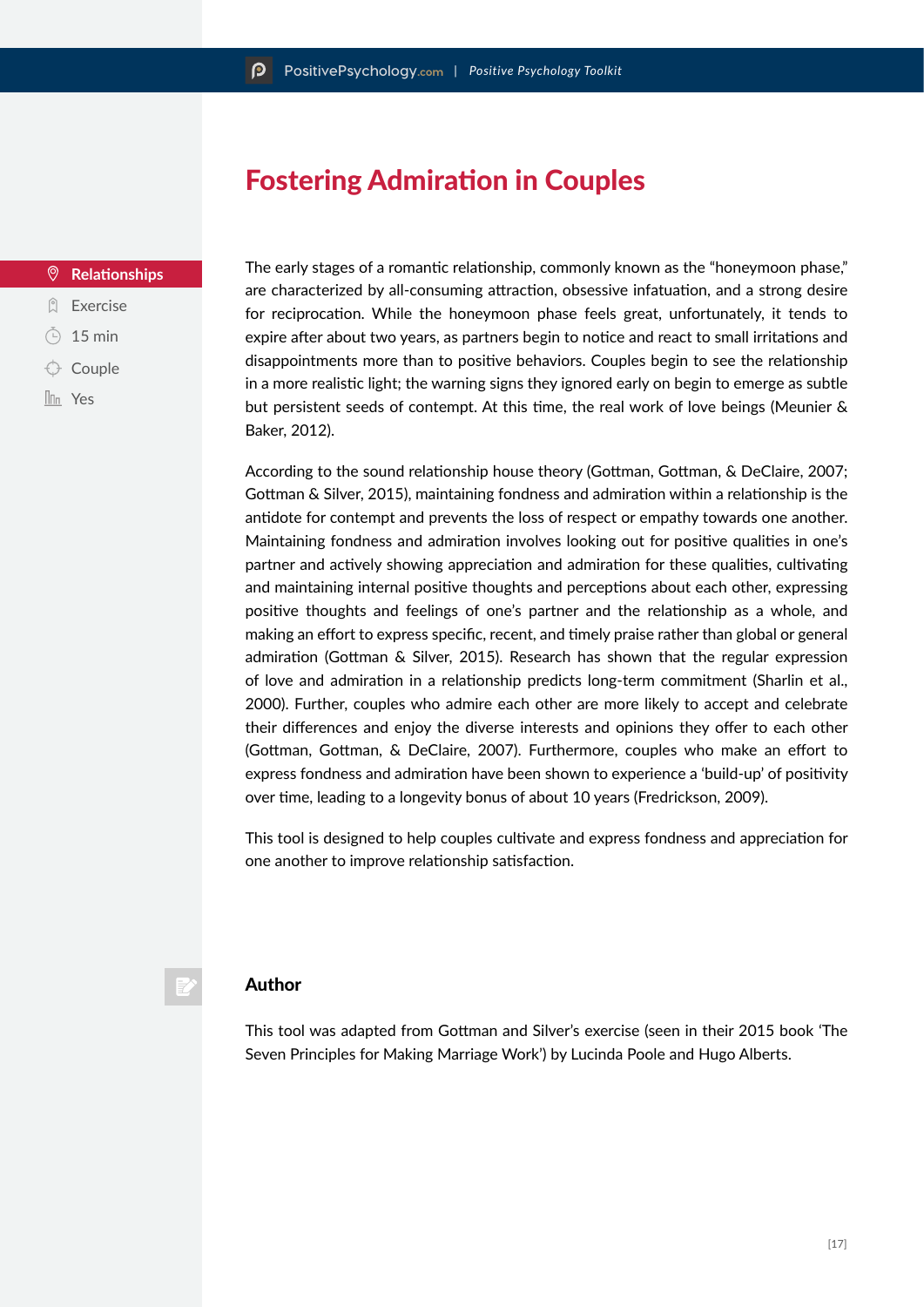#### Goal

This tool aims to help couples foster feelings of fondness and admiration for one another and teach them to express these positive feelings within the relationship.

#### Advice

- This tool can be completed with couples or individually by referring to one's partner. When using the exercise with a couple, steps 1-4 and step 6 are completed individually and simultaneously while step 5 is completed by couples together. When only one person from the couple is present, complete this exercise by working through the steps with the client and then invite the client to take the exercise home and give it to his or her partner to complete as well.
- This tool can be used for couples who are in stable and happy relationships as well as couples in trouble. For thriving couples, this exercise is an excellent way to heighten the romance.
- Encourage couples to continue to share fondness and appreciation for one another after they complete the exercise as part of their everyday vocabulary (e.g., for making the bed, for listening, for sharing your positivity). Inform clients that showing appreciation is primarily about saying "thank you" beyond "what you do for me" and into "what you mean to me."

#### References

- Fredrickson, B. (2009). *Positivity: Groundbreaking research reveals how to embrace the hidden strength of positive emotions, overcome negativity, and thrive.* Crown Publishing.
- Gottman, J. M., Gottman, J. S., & Declaire, J. (2006). *Ten lessons to transform your marriage: America's love lab experts share their strategies for strengthening your relationship*. Crown.
- Gottman, J. & Silver, N. (2000). *The seven principles for making marriage work: A practical guide from the country's foremost relationship expert*. Three Rivers Press.
- Meunier, V., & Baker, W. (2012). Positive couple relationships: The evidence for long-lasting relationship satisfaction and happiness. In S. Roffey (Ed.), *Positive relationships: Evidence-based practice across the world* (pp. 73-89). Springer Science + Business Media.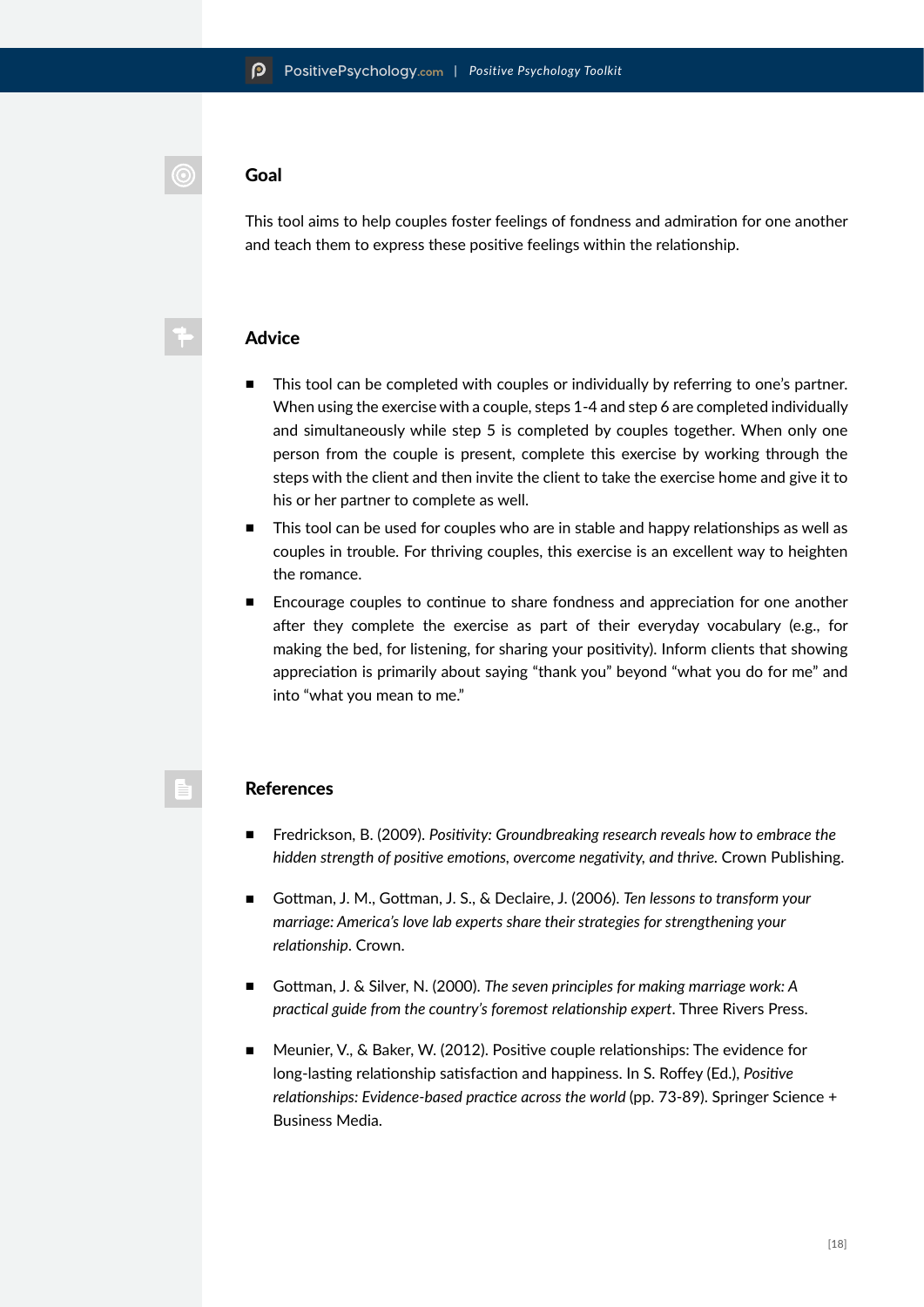## Fostering Admiration in Couples

This exercise is all about fostering feelings of fondness and admiration for your partner. Did you know that positive feelings that have long been forgotten can be revived simply by thinking and talking about them? Doing so not only strengthens the bond and connection between you and your partner but also makes it much easier to address problem areas and move toward positive change. The first step is to come up with a few things that you appreciate about your partner. Second, we will do a brief meditation to allow feelings of fondness for these admirable characteristics to emerge. Third, you will share and celebrate with your partner what it is that you each cherish about one another.

#### **Step 1: Identify admirable qualities**

Come up with **three** qualities or characteristics that you appreciate or admire about your partner. For instance, you might appreciate that your partner is loving, generous, and a good friend. Once you have come up with three characteristics, write them down in your Relationship Journal under 'My partner's admirable qualities' (Appendix A).

If you are having difficulty coming up with three characteristics, feel free to define the word characteristic very loosely; even if you can recall only one occasion when your partner displayed this quality, write it down. If you are having trouble finding the words to describe your partner's characteristics, please see Appendix B, which has a list of 71 common admirable characteristics.

#### **Step 2: Meditate on identified characteristics**

Take a moment now to think about a time (in the past week) when your partner demonstrated one of these characteristics. Close your eyes and bring this memory to mind, allowing as many relevant details to emerge as possible, such as where you and your partner were, what your partner was saying and how he or she was saying it, how your partner was behaving, what was his or her facial expression, how anyone else who was there reacted to partner, and so on. Allow yourself to spend at least 3 minutes here with this memory in mind. While you are here, allow any pleasant feelings, such as fondness, admiration, and love, to emerge within you.

#### **Step 3: Write down memory**

After 3 minutes or so, open your eyes and jot down what came to your mind in the relevant space in your relationship journal (i.e., under the heading 'Write about a time in the past week when your partner was demonstrating quality 1').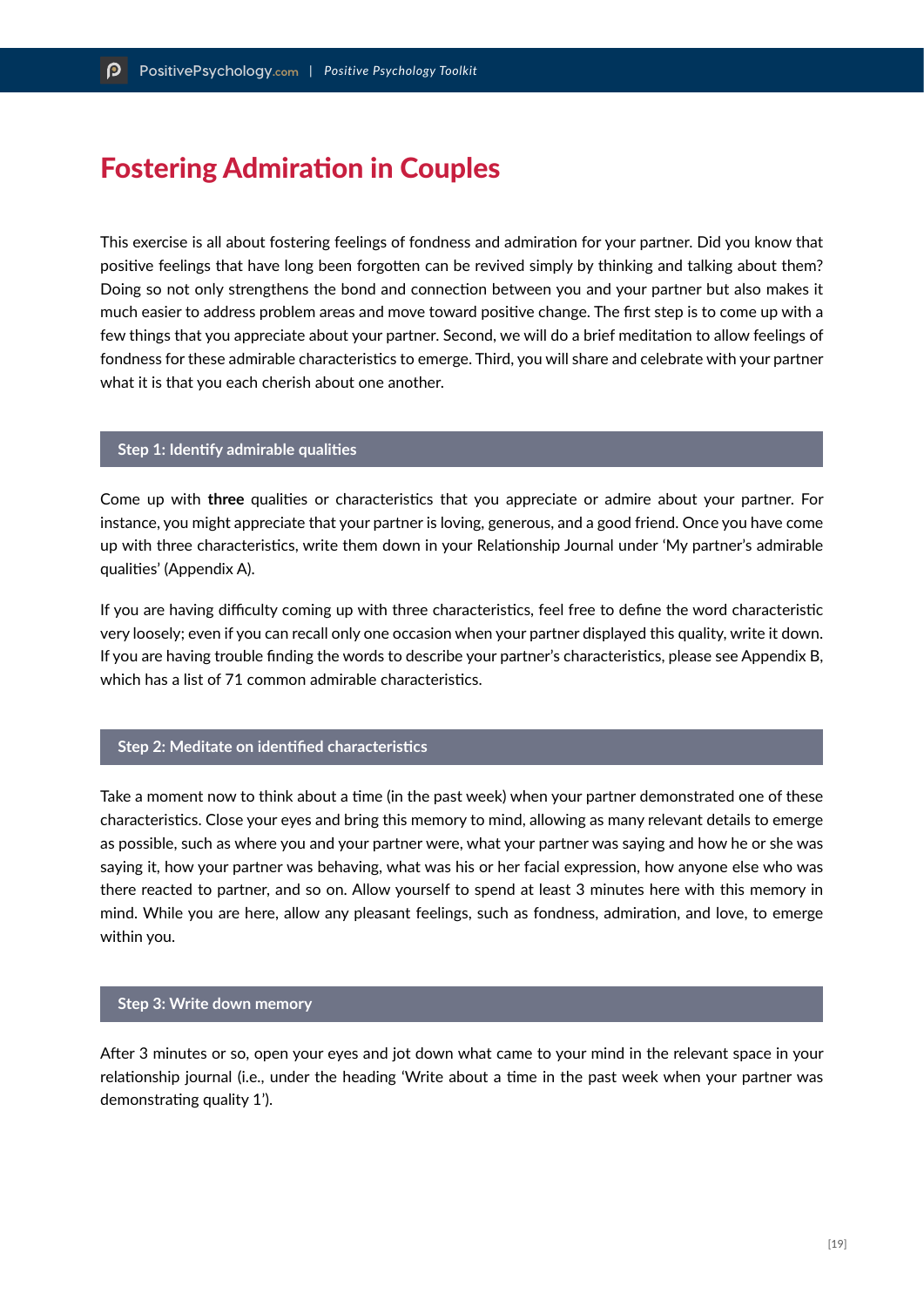#### **Step 4: Repeat previous steps**

Repeat steps 2 and 3 on the two other qualities identified in step 1.

#### **Step 5: Express appreciation**

Come together with your partner now and share the three things that you appreciate about him or her, including your memory of when, in the past week, your partner displayed these qualities. You might like to use the following sentence structure to guide this discussion: "I appreciate that you are . I noticed it last week when ... " Take your time here, as this is a very personal and intimate connection activity and can be profoundly enjoyable and gratifying for each of you.

#### **Step 6: Reflect**

Now take a moment to reflect on the following individually (i.e., on your own):

- What feelings and emotions did this exercise bring up for you? For instance, did you experience feelings of love, contentment, admiration, or fondness?
- After completing this exercise, are you feeling more or less appreciative of your partner?
- Can you think of any other things that you admire or appreciate about your partner?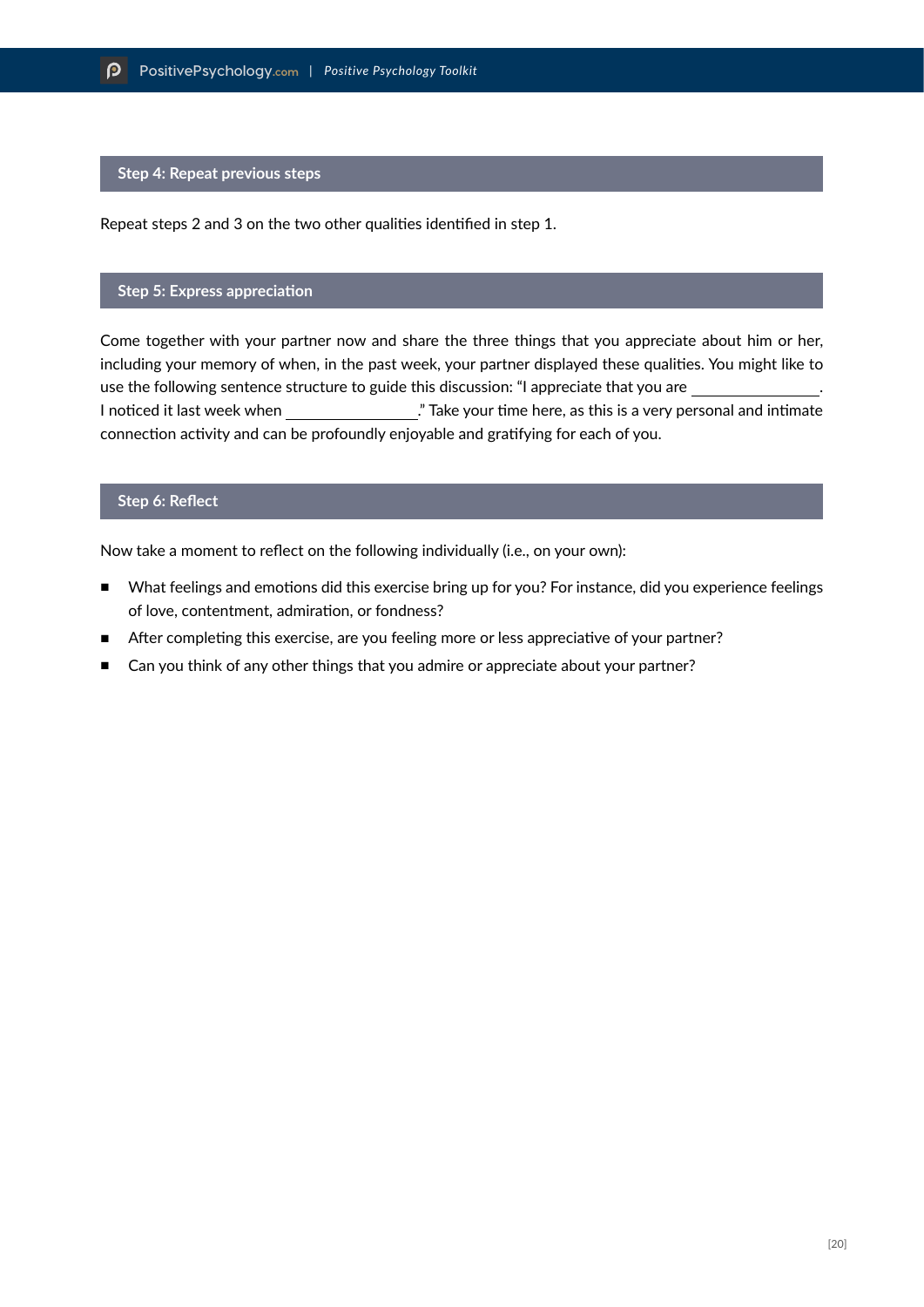#### Appendix A: Relationship Journal

(Three of) My partner's admirable qualities

| 1. |  |  |
|----|--|--|
| 2. |  |  |
| 3. |  |  |

Write about a time in the past week when your partner was demonstrating quality 1:

Write about a time in the past week when your partner was demonstrating quality 2:

Write about a time in the past week when your partner was demonstrating quality 3: